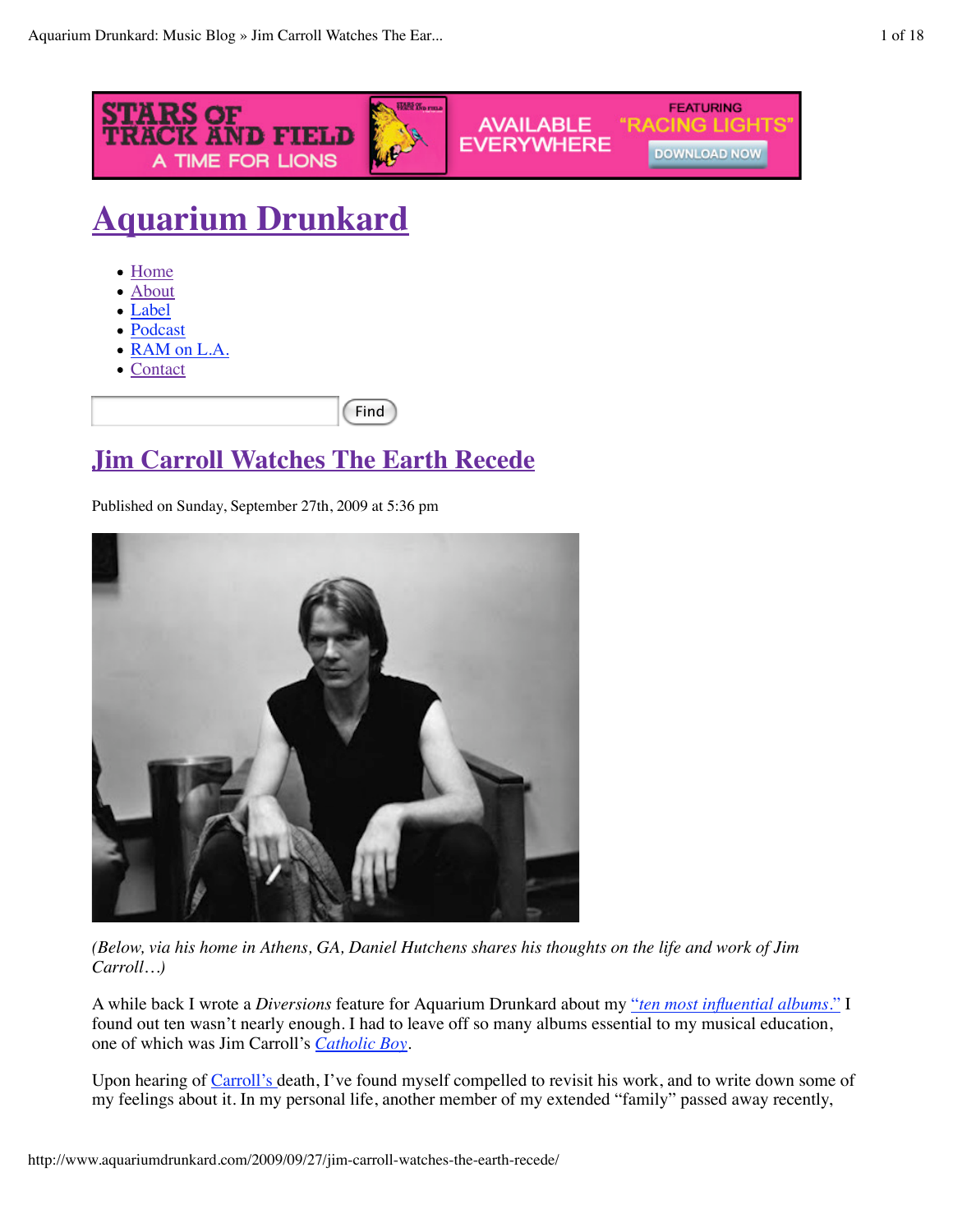and I think writing this article provided a kind of therapy…it's always good to keep busy. And in the process of digging through old notebooks, memories, etc., I've discovered Carroll's writing had even a heavier impact on my own life and work than I'd consciously realized.

I started out writing this piece for publication in Athens, Georgia's Flagpole Magazine, but they wanted something brief, no more than 850 words. This piece quickly outgrew that format, so I brought it back to Aquarium Drunkard.

\*\*\*\*\*\*\*\*\*\*\*\*\*\*\*\*\*\*\*\*\*\*\*\*\*\*\*\*\*\*\*\*\*\*\*\*\*\*\*\*\*\*\*\*\*\*\*\*\*\*\*\*\*\*\*\*\*\*\*\*\*\*\*\*\*\*\*\*\*\*\*\*\*\*\*\*\*\*\*\*\*\*\*\*\*\*\*\*\*\*\*\*\*\*\*\*\*\*\*

Jim Carroll, a truly great poet, punk rock singer, philosopher, artistic heir to outlaw creative types such as Rimbaud and the Beat Generation, and all-around NYC icon for our times, passed away September 11 at his home in Manhattan. The cause was likely a heart attack, according to his former wife, Rosemary Carroll. He was found fallen across his desk, where he had been writing.

Carroll was born August 1, 1949, in New York City, and spent his childhood on the Lower East Side, where he attended Catholic schools. At age 12 he began keeping a series of journals that would eventually become the famed *Basketball Diaries,* which in 1995 became a mainstream Hollywood movie starring Leonardo DiCaprio. Carroll had mixed feelings about the movie at the time, saying that, "The actors all did great jobs, they're excellent. It's just that the movie doesn't have very much to do with my book."

The book itself recounts Carroll's youth, ages 12-15, when he was a star basketball player in school, and an excellent student. He won a scholarship to Trinity, an elite private Manhattan high school. He led his basketball team, the Trinity Tigers, to serious respectability and many triumphs on the court; he was named "All Ivy Player" for his accomplishments.

I came across a videotaped 1991 interview with Carroll, looks like it was done backstage somewhere, in Cleveland, Ohio, in which Carroll recalls detailed enthusiasms of his basketball career that bring to mind some of Jack Kerouac's descriptions of high school football triumphs, and bedroom made-up sports games loving, artistic sketches of youthful athletic feats:

"When I came in as a freshman, I scored 47 points in my first game…I could dunk a basketball backwards…When I was a freshman, Calvin Hill, who went on to be the running back for the Dallas Cowboys…was playing for Riverdale…and, um, he played basketball, of course, he was 6' 4", he was built like Jim Brown when he was a senior in high school…he was a pretty good basketball player, I remember on a fast break I pinned his shot…pinning is a big woof in New York, on the playgrounds, if you pin a guy...what you're s'posed to do, y know he takes a layup on a fast break and you pin it to the backboard, y know when you block it, doesn't matter if you get called for goaltending or not, you got him, y know?"

But *The Basketball Diaries* also reveal Carroll's other life: by age 13 he had started dabbling in heroin, just once in a while at first, but as his teenage years progressed he found himself a full-blown junkie, hustling on the streets for money to get his next fix, letting sleazy businessmen blow him in filthy subway station mens' rooms for cash, rolling drunks for their wallets, snatching purses, whatever.

After Carroll's sophomore year in high school, the interest in basketball waned, and even the new fixation on drugs couldn't approach the ever-expanding buzz of what would become a life's work: poetry. Carroll said in the aforementioned 1991 interview that, "See, then, people thought it was drugs that ruined me [for basketball, after his sophomore year], but it wasn't. It was poetry, I got interested in poetry. The jock trip was runnin' thin."

While writing this article, I contacted Cassie Carter, who is Carroll's longtime friend and maintainer of his website, CatholicBoy.com. She pointed out the poetry angle of the Diaries to me: "There's basketball,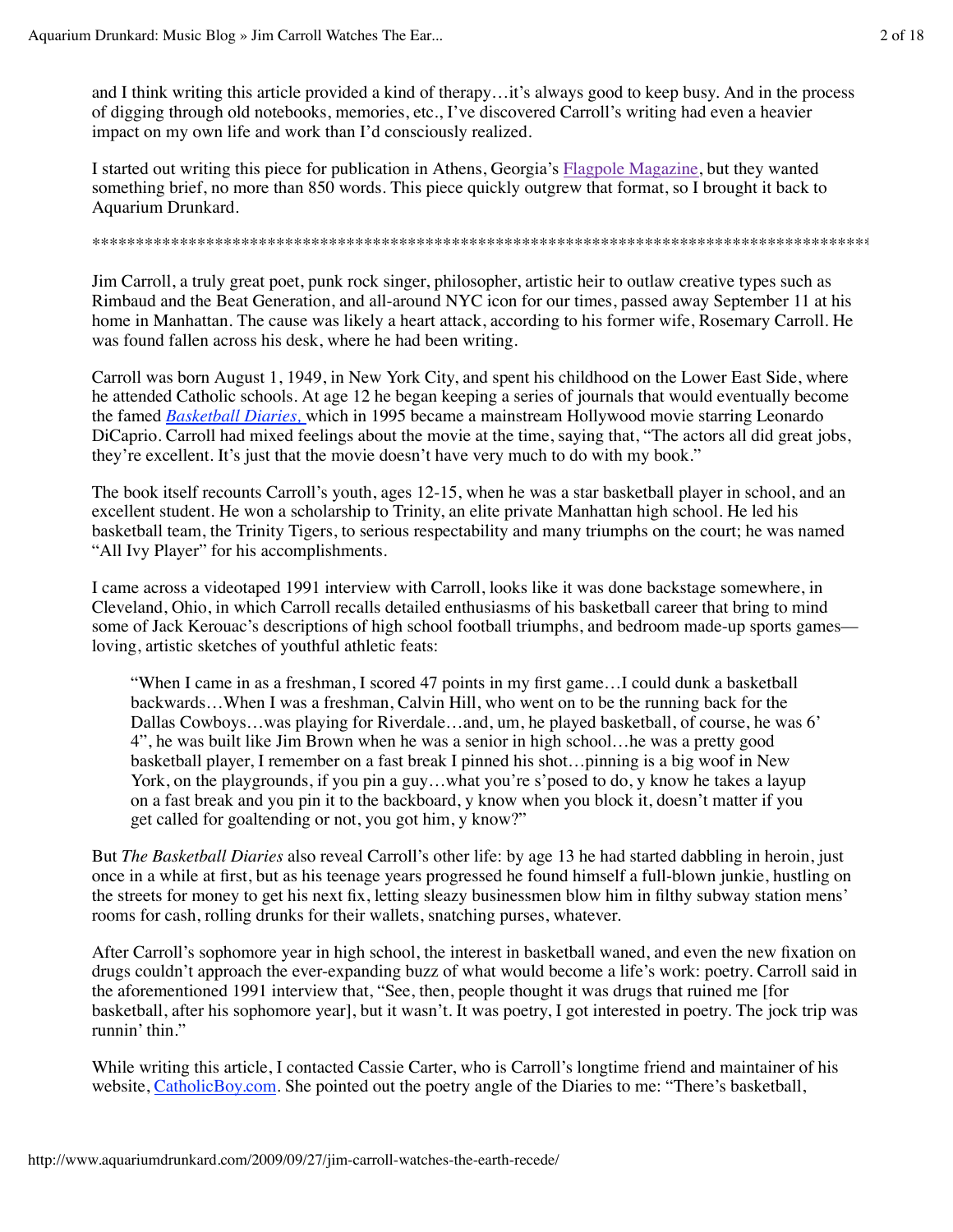drugs/hustling, and POETRY. Everyone misses that because it's the lens they're looking through, although there are plenty of entries in BD that discuss it directly. Poetry, poetry, poetry. That is the main story of the damn book."

It's true. The book gives an adult-dosage-account of a young artist's coming of age and gaining mastery over his medium, meanwhile wrestling his lusts, pains, confusions, weaknesses, addictions...but also his sudden rushes of joy and enlightenment, his great times "in the zone" on the basketball court, as well as in his notebook…it's a timeless document. His young life had certainly been a surreal battleground of heroin addiction, hustling for cash, eluding cops, etc. …on those mythic streets of NYC, which his writings describe as a mix of the Wild West, and some sinister jungle, and a massive private club owned by the super-wealthy and the celebrities and the politicians…but he documented the whole staggering expanse, he dedicated himself to catching those poetic lines as they flew by, and he slapped 'em down in his notebooks, and he drew a faithful picture of his city in his life in his time.



His first book of poetry, *Organic Trains*, was published when he was

only 16. Meanwhile excerpts of *The Basketball Diaries* began to appear in The Paris Review. The poet Ted Berrigan took Jim under his wing, and in fact took him to meet Jack Kerouac, one of Jim's bigtime heroes. Kerouac observed that, at 13, Jim Carroll was writing better prose than most contemporary "famous" novelists.

Another "Beat Generation" legend, William Burroughs, called Carroll a "born writer." And another great poet/rocker in her own right, Patti Smith, told the New York Times the weekend of Carroll's passing that, "I met him in 1970, and already he was pretty much universally recognized as the best poet of his generation. The work was sophisticated and elegant. He had beauty."

#### + **CONTINUE READING BELOW AFTER THE JUMP…..**

Indeed, during the 70's Carroll became a young, mysterious but magnetic "star" of sorts in the rarefied art/celebrity circles of New York City. He kept company with the likes of Andy Warhol, Patti Smith and Robert Mapplethorpe, Allen Ginsberg, Bob Dylan, members of the Velvet Underground, and many others. Rolling Stones guitarist Keith Richards helped Carroll score a three record deal with Atlantic, the first result of which would be *Catholic Boy*, which was released in 1980.

It's an earthshaking masterpiece of a rock n roll record, a buzzing hybrid of raw switchblade punk and Carroll's cutting-edge-poetic NYC street lingo, illuminated with real spiritual fervor, and desire and fear and junk hallucinations and lowdown sorrows and soaring orgasms, all of it, the whole insane world he observed all around him, glorious and unbearable all at the same time. The lyrics are rabid poetry unleashed, glistening with that diamondpure scalpel of Carroll's fierce intelligence. And he managed to sketch even what he couldn't see or taste or experience…in my view, he's one of the most "religious" writers I've ever come across…never in a preachy or mean-spirited kinda way, but his writing just stirs souls and makes his readers/listeners curious about the nature of God and life and death, and about the similarities between the rites of the Catholic church and the obsessive routines of a junkie shooting up: "I just love a ritual."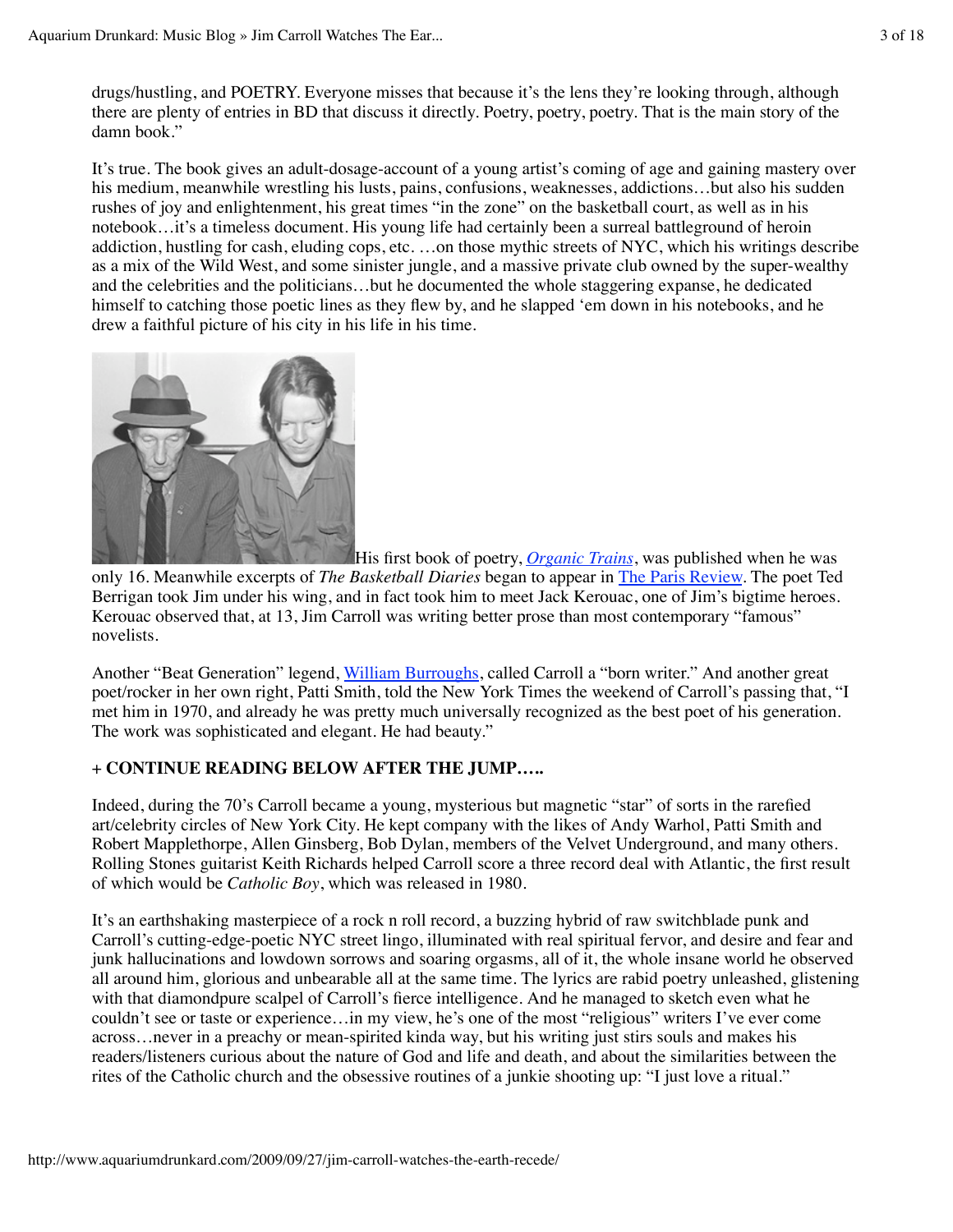Carroll was blessed with great partners on the Catholic Boy project, too: the band was Brian Linsley and Terrell Winn on guitars, Steve Linsley on bass, and Wayne Woods on drums, plus a few guests, notably Stones mainstay Bobby Keys on sax. The band created a sound that can only be described as pure, sharp, and savage. Carroll's meticulous vocals snake atop the thunder with relaxed dead-on timing, first a complicated tongue-twister of a stanza that would intimidate most rock singers, then an unself-conscious growl or moan or just a perfectly-placed audible breath…hard to tell how many bands, singers, writers, and artists of every stripe have been profoundly schooled by this record. It was produced by Earl McGrath and Bob Clearmountain, and the classic cover photo is by Annie Liebovitz. This record don't mess around, to say the least. It's damn sure standing the test of time; it'll still hold your head underwater for a brutal baptizing while kicking you hard in the ass and swiping your wallet just for chuckles. It's a measuring stick for all rock n roll bands yet to come…"Yeah yeah, you can play blazing supersonic solos ad nauseam, but can you do this? Can you change people's lives?"

Of course over the years Jim caught a lot of shit about all the technically detailed descriptions of drugs in his writing––scenes about buying drugs and injecting them and the hard ecstatic initial rush of getting high and the inevitable hellish comedowns––the whole episodes always drawn to the finest detail with a steady, honest hand. But he never romanticized the drug culture; he just told the truth. The fun, wild, creative side of drugs––which of course is why people do drugs in the first place, and have for centuries––but also the nightmarish consequences, the hangovers, the jail sentences, the diseases and deaths.

In a 1997 interview, Carroll said, "I've met kids getting over drug problems who think of [*The Basketball Diaries*] as a real anti-drug book. It's just where you are in your life and what you want to romanticize."

And here's Carroll in an interview discussing Kurt Cobain's suicide: "I just thought back to when I was doing drugs and I could never think of killing myself, because writing was too important to me. I always thought that my best work was yet to come, so that was what always kept me going."

So I find it hard to understand those who have criticized Carroll over the years for his "glamorization" of drugs, suicide, death. (First of all, as George Carlin said: "Have you ever noticed how many dumbass motherfuckers there are in this country?") But really, you just have to actually listen to the words. Carroll's most famous song is "*People Who Died"*, and the lyrics get right down to business:

Teddy sniffing glue, he was 12 years old Fell from the roof on East Two-Nine Cathy was 11 when she pulled the plug On 26 reds and a bottle of wine Bobby got leukemia, 14 years old He looked like 65 when he died He was a friend of mine…

G-berg and Georgie let their gimmicks go rotten They died of hepatitis in upper Manhattan Sly in Vietnam took a bullet in the head Bobby OD'd on Drano on the night that he was wed They were two more friends of mine I miss 'em, they died

Those ain't exactly romantic, rose-colored-glasses sentiments about death. They're just pieces of accurate reporting, like Hemingway's dispatches from the wars. Brutal but also can become uplifting to the listener, who suddenly feels a kinship with another human being, someone who has suffered a similar agony or horror…and to hear that song blasting full-on earsplitting volume from a great speaker system, or to hear a great rock band cover that song (which, by the way, Drive-By Truckers do regularly)––well, to me, it actually feels healing, empowering, like a prayer plugged into about 10,000 watts of righteous power.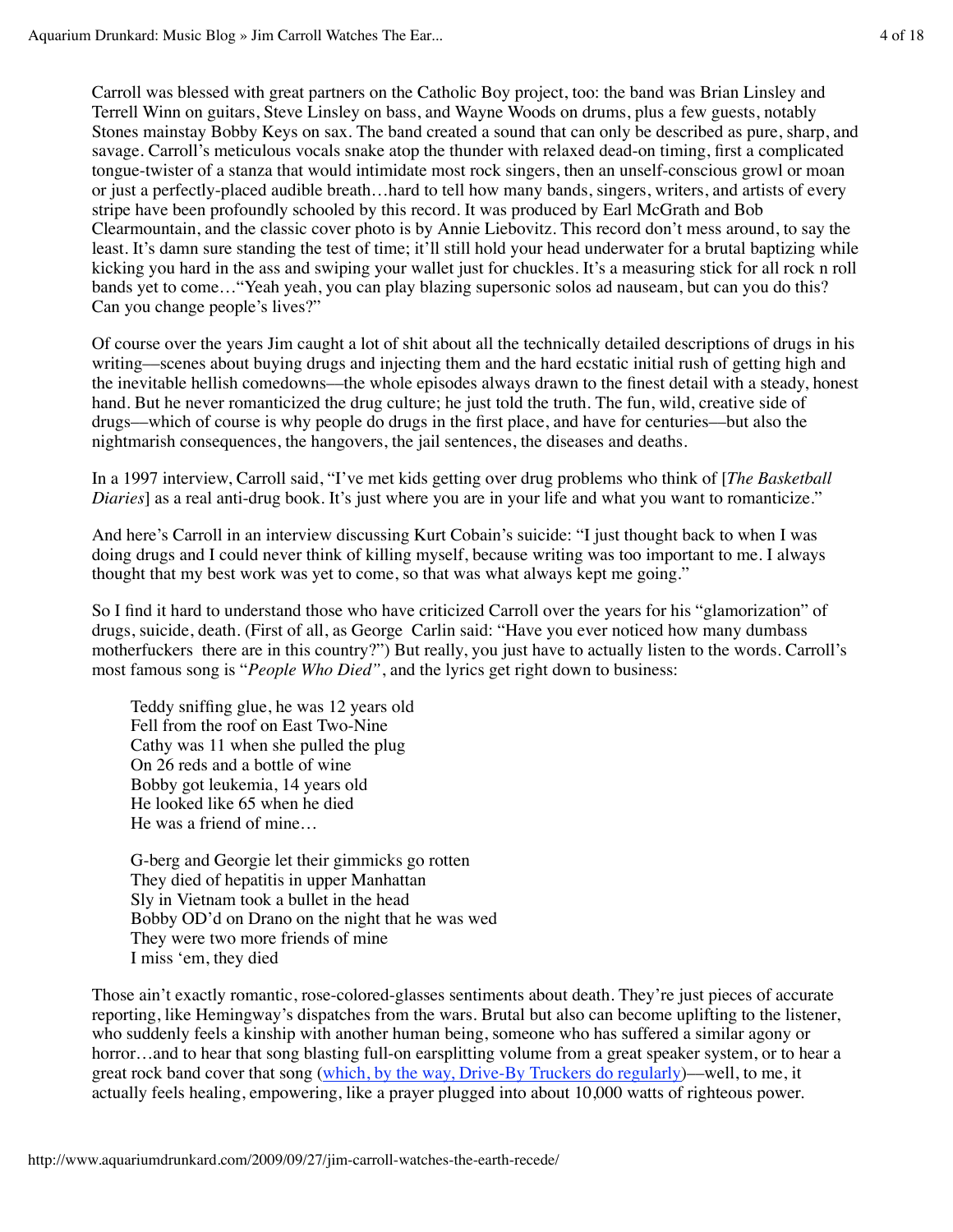Truckers' frontman Patterson Hood had this to say about Carroll: "I was first turned on to Jim Carroll's 1st album (*Catholic Boy*) by my older cousin back in 1980 when I was 16 years old. I totally fell in love with 'People Who Died' and worked it up as a cover in my High School band (I think we were called Apollo). I have since covered it in every band I have ever played in including Adam's House Cat and Drive-By Truckers. DBT has probably played it close to 1000 times, including a recording on our live album (Alabama Ass Whuppin'). Also, in High School, I read Jim's book '*The Basketball Diaries*' which I probably read 4-5 times over the years. It probably kept me from ever trying heroin back in my wilder days, for which I'm forever grateful. I never got to meet him, although we had a mutual friend in NYC who says he played him our version of '*People Who Died*'. I was told he liked our version. I really hate to hear of his passing."

Producer David Barbe formed the seminal Athens, GA punk band Mercyland back around the time he was discovering Carroll's work: "I first became familiar with Jim Carroll when I moved into the UGA dorms in '81 and Joel Suttles had a copy of '*Catholic Boy.*' Right off the bat, '*People Who Died*' was pretty undeniable to us and fit in with our steady diet (at the time) of The Clash, The Jam, Elvis C, etc. That record led me to read '*The Basketball Diaries*,' the work with which I most associate him. Its depiction of disillusionment and boredom belies the time in which it took place. It is a story that is out of time, a harbinger of things 10 years away. It is engrossing, sad, moving, funny...He was an odd figure, in a way. Punk rocker, poet, hustler, junkie, basketball star. Famous for a series of disconnected images that strangely add up and depict the whole man. I'll miss him."

As I mentioned earlier, Carroll's friend Cassie Carter was kind enough to grant me an interview during the writing of this article. She shared lots of stories and insights, but the happiest news she reported was that Carroll's long-awaited novel, tentatively titled *The Petting Zoo*, had finally been completed just before his death:

"It'll need some final editing…but the actual writing is done. I'm positive it will be [published]. And I can tell you that everybody's going to be delighted. It's wonderful."

\*\*\*\*\*\*\*\*\*\*\*\*\*\*\*\*\*\*\*\*\*\*\*\*\*\*\*\*\*\*\*\*\*\*\*\*\*\*\*\*\*\*\*\*\*\*\*\*\*\*\*\*\*\*\*\*\*\*\*\*\*\*\*\*\*\*\*\*\*\*\*\*\*\*\*\*\*\*\*\*\*\*\*\*\*\*\*\*\*\*\*\*\*\*\*\*\*\*\*

Jim Carroll was a genuine artist, and a one-in-a-million character, possessing the kind of utter cool that only results from some deepdown, slowburn wisdom…I remember seeing one of his poetry readings at the old Uptown Lounge in Athens, back in the late  $80$ 's...(in fact, a little detour here, my band Bloodkin opened for Jim Carroll that night…and he hadn't showed by maybe 9 PM, so the owner of the venue told us to go ahead and start playing, even though there wasn't yet a soul in the place…but we did as we were told, played to a pretty much empty room, and I was kinda pissed…then when Jim finally showed up, I talked to him for a while back in the office...told him the story about our band having to play early... "That's such typical shit, man," he said, in his laid-back-more-than-thou ex-junkie drawl. "Why should I have gotten here early? What do I gotta do, tune my poetry books for soundcheck? And why does that mean you guys should play earlier? I only read about an hour, man, there was no rush. That's why I hate the music business, it's truly the most corrupt business on the planet. Sorry, man. Didn't mean to step on your gig." And that's how he came across, polite, down-to-earth and conversational. We got on the topic of New York City hustlers and con artists––I'd been there the week before, and told him about seeing guys who would jump on trains as they pulled into the station, and hurry up and down the cars, begging money on the premise of "my wife and I have to buy tickets to Philly" or whatever…and then I'd see the same guy a few days later, spewing the same dialogue.

"Oh yeah man," Jim said, "those guys got it down to an artform. They're real shrewd, and I have a certain amount of respect for 'em." Then he told me a story about the "umbrella guys" in New York, who keep a bundle of umbrellas stashed someplace, then whenever it rains they break out the umbrellas and sell them at exorbitant prices to hapless tourists…)

Okay, detour over. I remember watching him read his poetry that night at the Uptown, and there was this big drunk guy right down front who kept heckling, making smartass comments, desperate for attention…and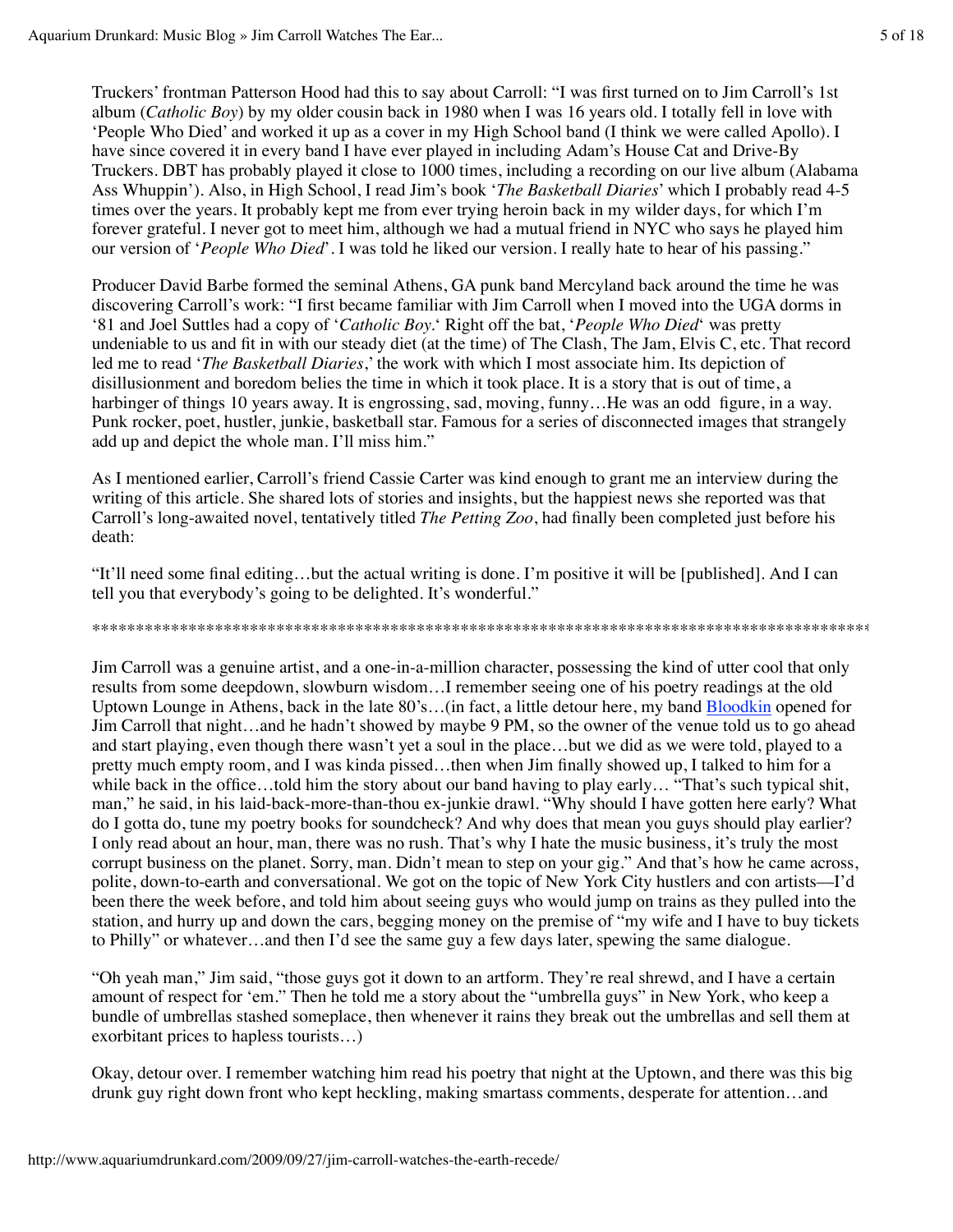finally Jim looked right at the guy and said, "Look, chump, I don't rattle. So you might as well knock it off." It's hard to explain, he just spoke a few words, no threats or anything, but his voice and demeanor were so rocksolid confident that the guy immediately shut up, didn't make a peep the rest of the night. I've always remembered that moment, and Jim Carroll as one of the cooler customers I've ever witnessed working a performance. He just claimed his stage. And most definitely, across all the years of his books, records, and live performances, he didn't rattle.

\*\*\*\*\*\*\*\*\*\*\*\*\*\*\*\*\*\*\*\*\*\*\*\*\*\*\*\*\*\*\*\*\*\*\*\*\*\*\*\*\*\*\*\*\*\*\*\*\*\*\*\*\*\*\*\*\*\*\*\*\*\*\*\*\*\*\*\*\*\*\*\*\*\*\*\*\*\*\*\*\*\*\*\*\*\*\*\*\*\*\*\*\*\*\*\*

Following is the complete transcription of a telephone interview between Daniel Hutchens and Cassie Carter, Jim Carroll's longtime friend and maintainer of his website, CatholicBoy.com.

The interview was conducted September 14, 2009.

**DH:** Once again, thank you so much for responding to me

**CC:** Sure, sure.

**DH:** in the middle of all this. And just, to let you know, um, I'm not a professional journalist or anything. I'm a musician. And I've lived and worked here in Athens, Georgia for the last 23 years. But I do occasionally write a magazine article, you know, freelance.

#### **CC:** Right.

**DH:** But when I heard the news, I called Flagpole Magazine, which is kind of the arts and music publication in Athens. And it's actually pretty cool. [Not quite so cool on this occasion, as things turned out. I originally approached Flagpole about publishing this piece, but they didn't seem overly interested; they wanted me to cut the text down to 850 words, and during phone conversations with a few editors it dawned on me they didn't seem to know who Jim Carroll was. So I came back to Aquarium Drunkard.]

**CC:** Yeah it is, I think I mentioned in my email to you, my second email, they did a really nice two article series [about Carroll], it was around '96 or something, I really liked it, but I think it got lost, back in those days I was linking straight to them, and then they just vaporized.

**DH:** Yeah, that's the thing, especially stuff that's older, I can't find it in their archives online. But if I go down there and talk to somebody…

**CC:** Yeah, because you're working with them, maybe you could ask them about it because I'd really like to have it…anyway, that's not why you called.

**DH:** But I will definitely do that and see if I can find them...Now, obviously I don't know you personally, but if I understand correctly, you knew Jim Carroll quite a long time.

**CC:** I started out, I was a scholar, I published a bibliography about him in 1990, and wrote my master's thesis about him, and I built the website obviously, and published a couple of other articles. But, you know, in the past ten years, we've gotten to know each other and became friends. And really especially we were working pretty closely this summer, helping him get his stuff organized. So I was talking to him at least every week, and seeing him every other week at least.

**DH:** When you say helping him get his stuff organized...

**CC:** He had just moved, and, you know, there was just a bunch of stuff. He was trying to finish his book, and edit a big mess of notes and that sort of thing, so I was just helping him with that stuff.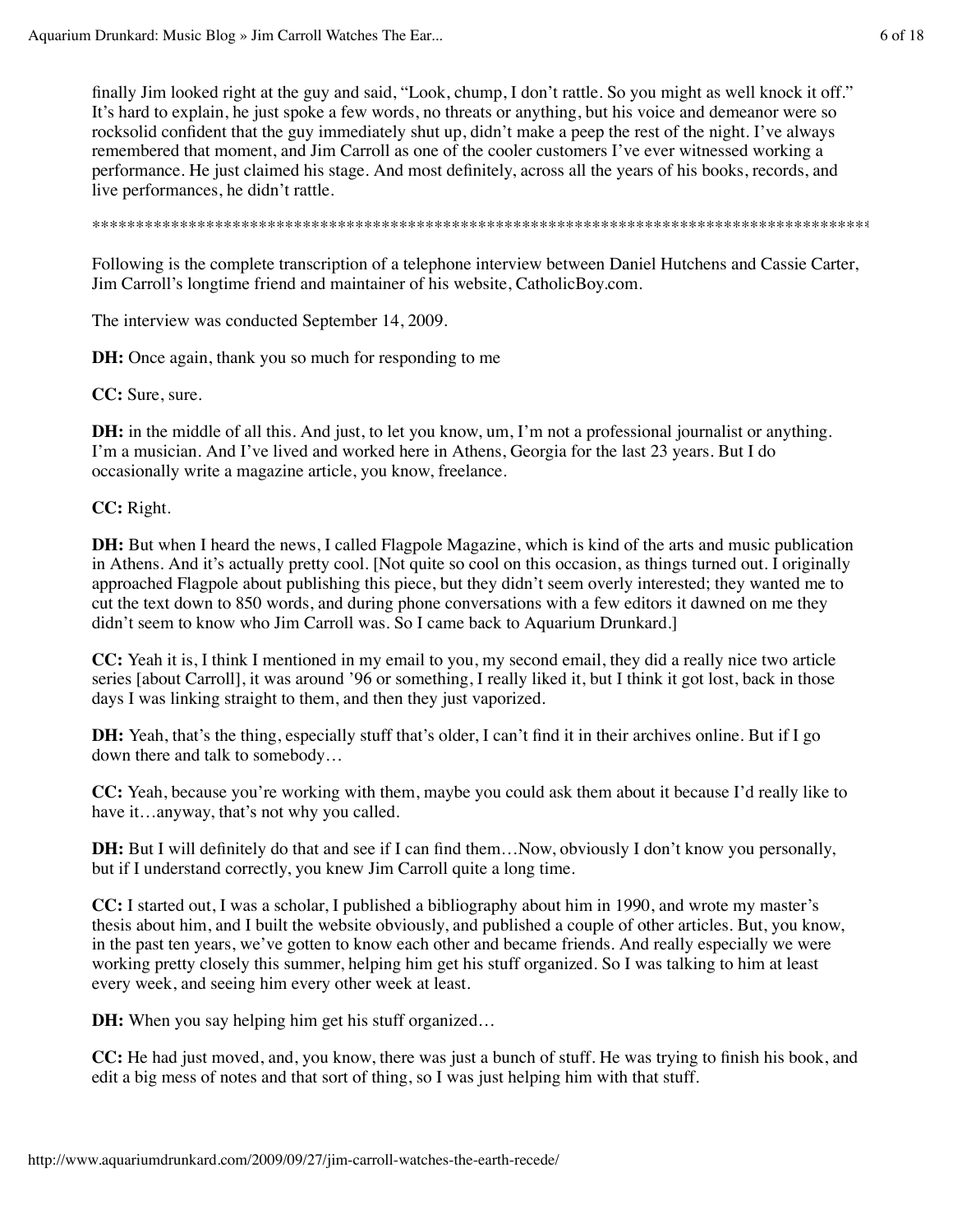**DH:** Cool. That's actually one big question that I have for you, and obviously if there's anything that you feel uncomfortable talking about, then I assume you won't (laughs). But I'm just really curious about that book. [Carroll had been working on a novel, tentatively titled *The Petting Zoo*, for many years, and rumors of its publication swirled through the press occasionally.] I've just heard so many stories for years.

**CC:** The book that has been looming for twenty years you mean? (laughs)

**DH:** Yes!

**CC:** Yeah, that's what he was working on.

**DH:** How far along is that book, do you know?

**CC:** Well, basically, it's funny, because basically the whole thing is written. And he's been working on line edits. And that was, he had all these notes from, just like line edits from the publisher at Penguin, and going through and making sure those were all done, and then he'd done some other stuff that had to be removed or consolidated, that's what he was working on.

**DH:** Just editing type stuff.

**CC:** Yeah, I mean it's all written but, really it was just line editing and shuffling some pieces around, and he had pulled a bunch of things out that were gonna go back in, last week that was what he was working on, the pieces that had been pulled out, he was putting back in. And um, but, you know, from what I've seen I believe the thing can be published. It'll need some final editing just to make sure everything is all together, but the actual writing is done.

**DH:** Do you think that it will be published?

**CC:** Yes, I'm positive it will be.

**DH:** That's great. And you are involved in that process?

**CC:** I hope so, yeah.

**DH:** Yeah. That's really great.

**CC:** Yeah, um, I spoke to Rosemary [Carroll's former wife] about that, and I should be but, we're gonna have to, obviously we'll have to talk to the publisher and see exactly how that's gonna work.

**DH**: Sure.

**CC:** Yeah, I don't want to step on anybody's toes.

**DH:** It's kind of a tender situation I guess.

**CC:** Yeah.

**DH:** But, man, I know I would love to see it, and so would so many people, I'm sure.

**CC:** Yeah, oh yes, and I can tell you that everybody's going to be delighted. It's wonderful.

**DH:** Well, that doesn't surprise me.

**CC:** Yeah. And, you know, he's talked a lot about this book, so people that have been following him will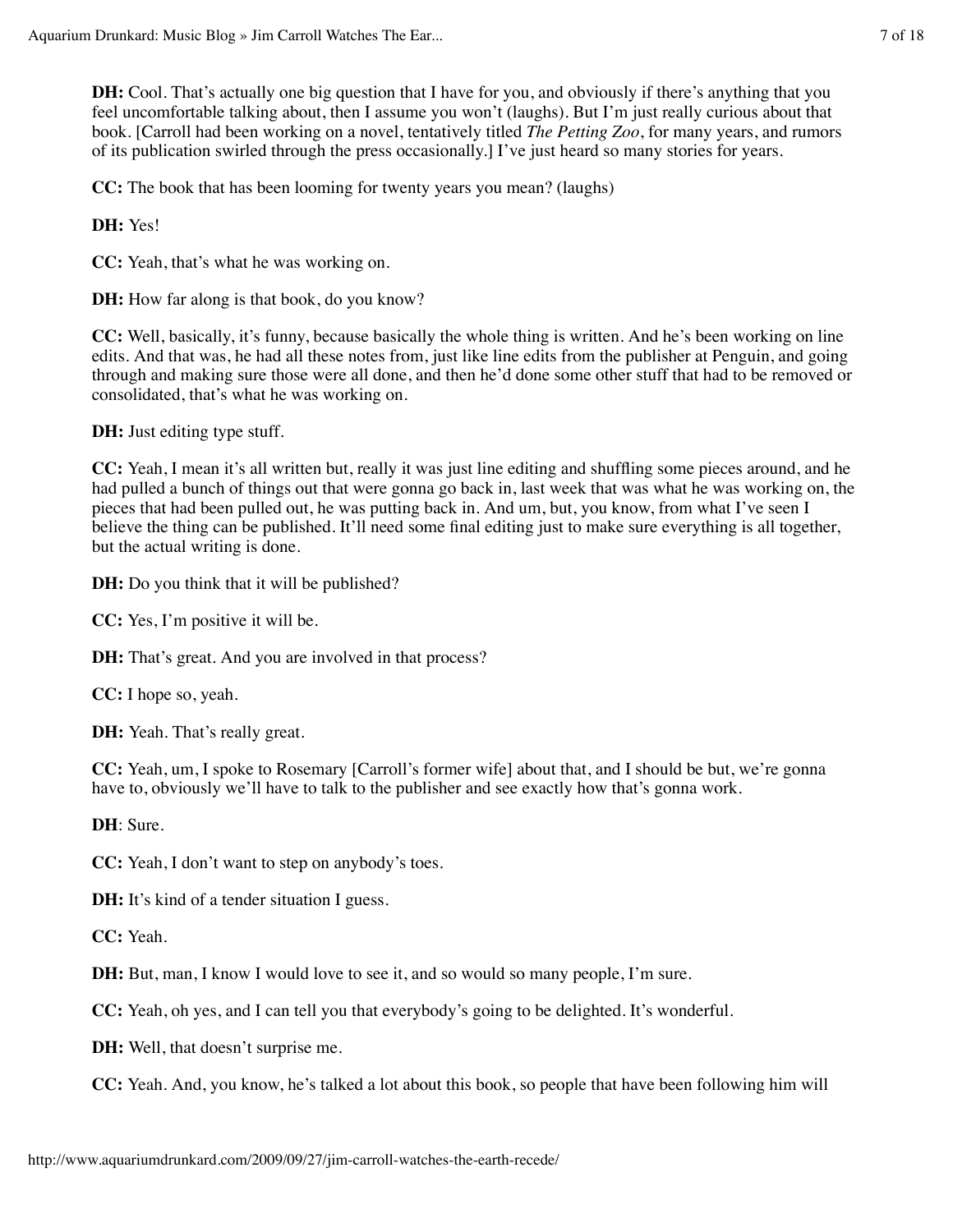already have a pretty good idea what it's about, but you know, it's in the details. That's always it with Jim. *The Basketball Diaries* is not a great book because of the story, it's a great book because of the writing, and the way that it's written.

**DH:** And, that surely is a great book though. In its own crazy way.

**CC:** Yes. (laughs)

**DH:** He affected so many people's lives. It's kind of amazing.

**CC:** It really is. I mean, just the emails I've been getting the past couple of days, and you know, people just talk about how he influenced them and affected them, people saying, you know, "I was in high school and playing around with drugs, and then I read The Basketball Diaries and that was it"…or…(laughs)…people that were already screwed up, and that book helped them turn their lives around. You know, people that have become artists, poets, or musicians, whatever, people who have followed that dream of being an artist because of that inspiration…for me, that's the most wonderful thing at a sad time, is to read these positive stories, you know.

**DH:** Yeah, absolutely. And there are people out there with criticisms of his work, that it was promoting drug abuse, which is craziness…

**CC:** Well, I would like to see them actually point to where it says that (laughs)…because it doesn't.

**DH:** Exactly. I was talking earlier today with a friend of mine, Patterson Hood, who's in the band Drive-By Truckers.

**CC:** Oh yeah, they cover "*People Who Died*"!

**DH:** They do it a lot. And he told me that, when he was young, he read *The Basketball Diaries* and he said that was probably the only reason he didn't start doing heroin at a wild time in his life.

**CC:** That's great.

**DH:** I did personally mess around with drugs at a certain time in my life, but that was my own problem, and nobody could have stopped me from doing it. And it was always refreshing to run across somebody like Jim Carroll, who would talk about the drug experience, and just simply tell the truth. His writing was not glamorizing drugs at all…I mean, the first couple times you do something, it is fun, it does feel good, that's why people do it. And when people lie about that, you know, it destroys trust, kids don't believe anything else you have to say about it.

**CC:** Yeah, that was one thing that Jim always said, as far as the "Just Say No" campaigns, that was the problem, it comes off as lying because you don't say that.

**DH:** Yeah. So anyway…Jim Carroll's writing was always more of a positive force to me, uplifting. When did you first actually meet him?

**CC:** Um, I think it was about '89 or something the first time…it was funny 'cause I was working on the bibliography, and, I was in San Diego at the time, and I had contacted Rosemary, Jim's ex-wife and now lawyer––poor Rosemary, she's just a wreck right now, you can imagine, she's handling all this stuff, and I feel so sorry for her––but anyway, back then, she just arranged for me to talk with Jim. And I showed up there, I just wanted to ask some questions for the bibliography and everything. He was reading at the Spirit Club in San Diego, and I kind of waited in line while he was talking to people and signing things for people. And I go back there, and one of the questions I had for him was about *Organic Trains*––his first book. And he whipped out a copy and he handed it to me. "Here, this is for you." That says a lot about him.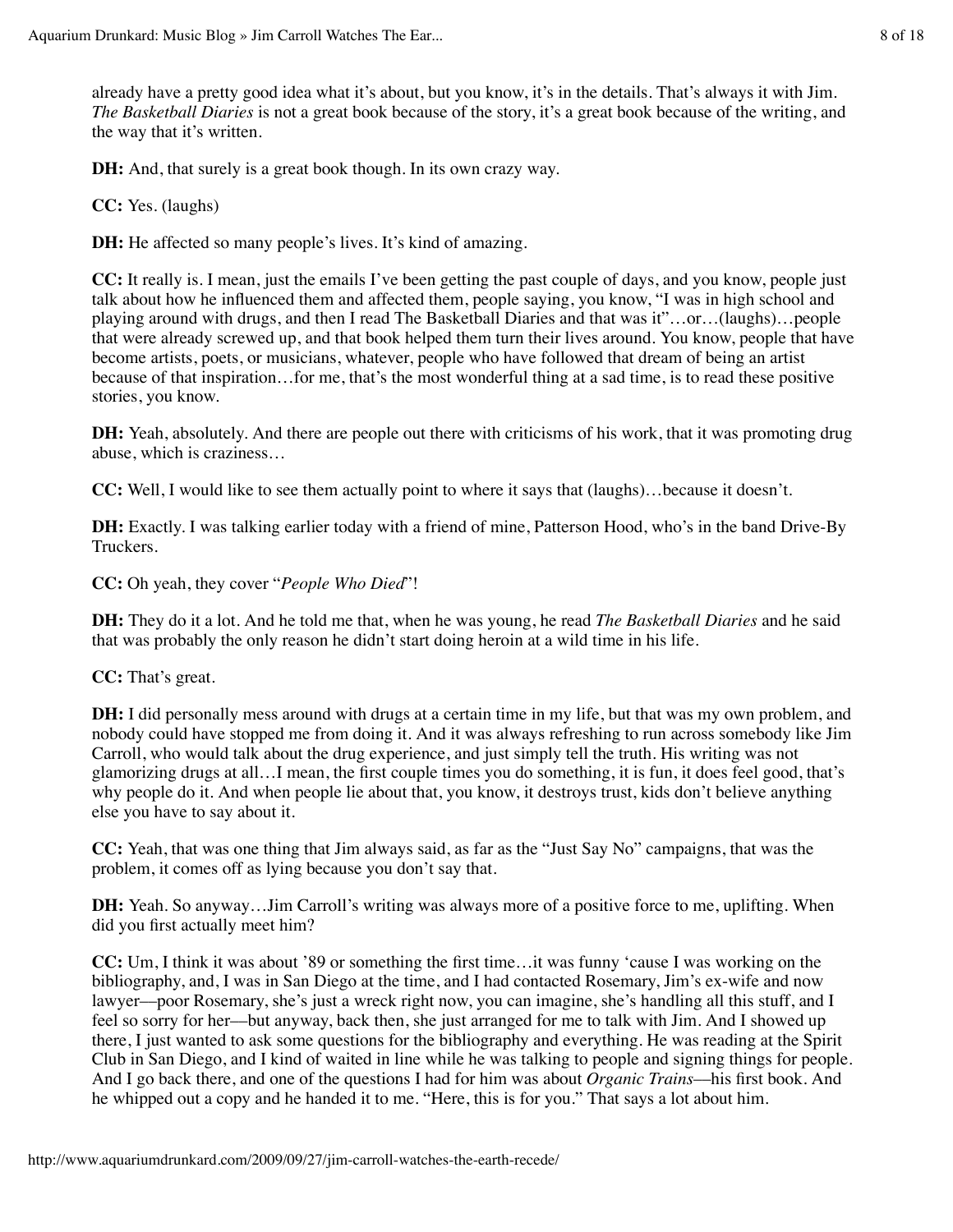**DH:** That's pretty cool.

**CC:** Yeah. We talked for awhile, and I ended up giving him a ride back to his motel, and we sat in the car and talked for about an hour…and it was the first time I met him, and it was really delightful. I pretty much stayed in touch with him after that. In '96 I singlehandedly organized this massive reading––I was in Bowling Green, working on my Ph.D. at the time––and I organized a reading with Jim there, and God, it was the biggest turnout of any event ever at Bowling Green––and I spent two days with him then. Then later I moved to New York, and eventually started the website. And he'd give me stuff to put on there, you know, I'd take pictures of his t shirts, he had a collection of his old band t shirts that were like yellow with age (laughs)…and I laid 'em out on the floor of the apartment and took pictures of them. And he'd give me copies of the translations, stuff like that.

**DH:** Was he a computer guy himself?

**CC:** Yeah, he had a Mac laptop.

**DH:** Is that what he wrote on?

**CC:** Yeah.

**DH:** What was his health like the last couple years of his life?

**CC:** Honestly, he hadn't been feeling well at all.

**DH:** That's kind of what I had gathered.

**CC:** Yeah, he'd been going to the doctor and trying to find out what was wrong, and the usual…I don't know what the state of our health care in this country is...

**DH:** Not great.

**CC:** Yeah, you know, he went to the doctors and they'd just go, "You're fine. It's all those drugs you did in the past, it's catching up with you." But you know…at least run a damn test! But I have no idea, we don't know exactly what happened, because the autopsy results aren't back. Pretty sure it was a heart attack.

**DH:** How were his spirits or state of mind toward the end?

**CC:** He seemed to be pretty up. (laughs) He was pretty freaked out about getting the novel done, but I mean...

**DH:** He was trying not to finish it!

**CC:** Yeah, well, he was really trying to finish it but it was, you know it was quite a thing, he worked on the thing for 20 years, and it was like, "Get it out of here," but at the same time, "No!" (laughs)

**DH:** Honestly, coming to the end of a big project like that could be pretty intimidating.

**CC:** Yeah, it is. It is. Yeah, he was pretty up, I mean, I don't know, he just really always had such a great sense of humor. He didn't seem to be down at all.

**DH:** Did he still write other things toward the end? Poetry or anything?

**CC:** I think so, I'm pretty sure that there are some other things, like he started a while back a bunch of monologues…he did these great monologues, and he was starting to transcribe those.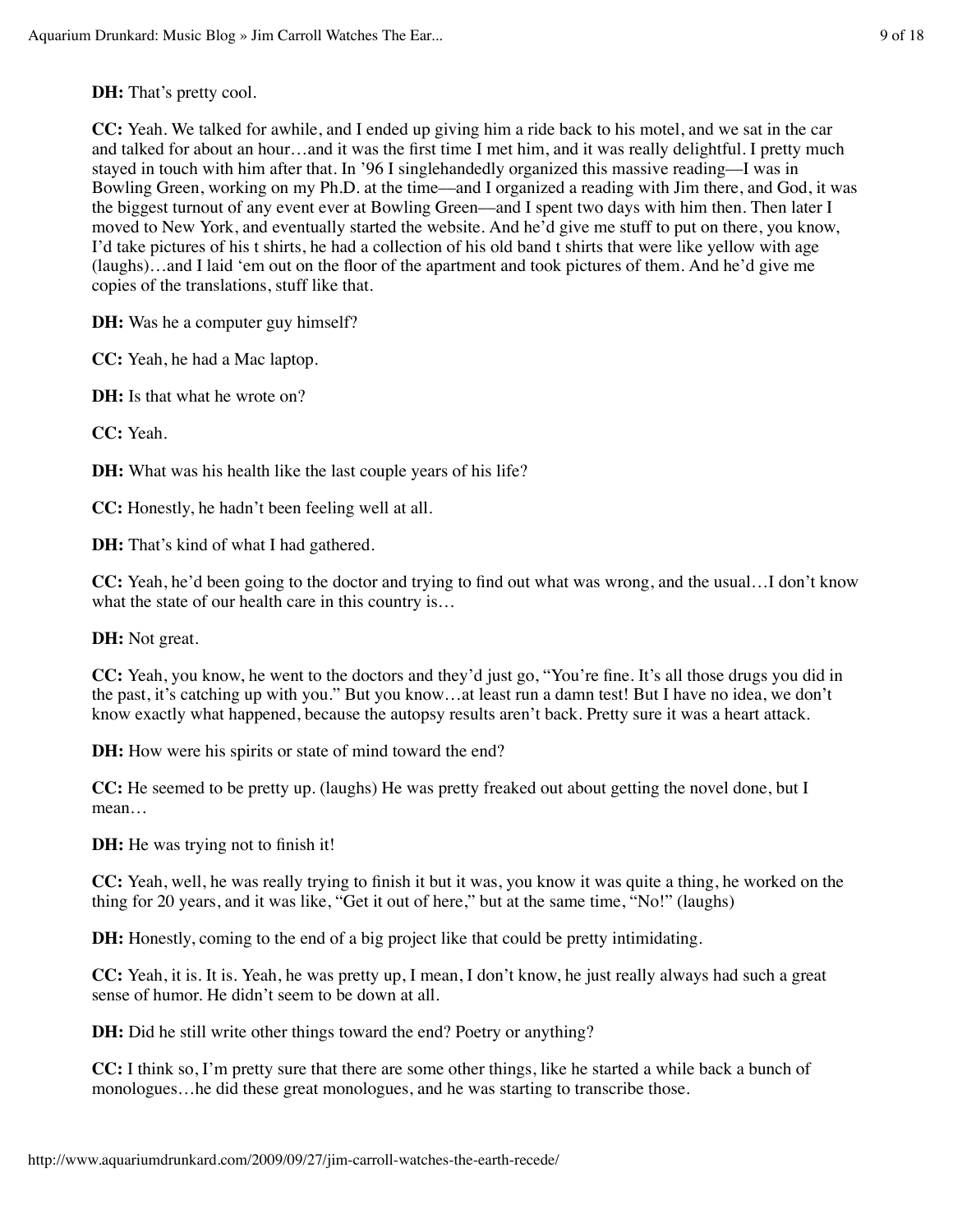**DH:** These were, like he would get up onstage and do a monologue?

**CC:** Yeah.

**DH:** Did he still follow basketball?

**CC:** I think the only thing he followed was college basketball. He wasn't interested in pro at all.

**DH:** Yep. Gotcha. Cool. Once again...thanks for doing this, you've given me a generous supply of information.

**CC:** Send me a copy, I wanna see it!

**DH:** I definitely will. And, you know, take care of yourself.

**CC:** Well, you too, and good luck with that article.

**DH:** Okay, so long.

**CC:** Alright. Alright, take care. Bye Bye.

\*\*\*\*\*\*\*\*\*\*\*\*\*\*\*\*\*\*\*\*\*\*\*\*\*\*\*\*\*\*\*\*\*\*\*\*\*\*\*\*\*\*\*\*\*\*\*\*\*\*\*\*\*\*\*\*\*\*\*\*\*\*\*\*\*\*\*\*\*\*\*\*\*\*\*\*\*\*\*\*\*\*\*\*\*\*\*\*\*\*\*\*\*\*\*\*\*\*\*

Daniel Hutchens has lived in Athens, GA, and played in the band Bloodkin for the past twenty-three years.

This article is dedicated to the memories of Jim Carroll and Forrest Vereen.

**+ Download your tunes DRM free via eMusic's 25 free MP3 no risk trial offer**

——————————————————————————————————————————

Filed under: Daniel Hutchens, Jim Carroll |

You can follow any responses to this entry through the RSS 2.0 feed. You can leave a response, or trackback from your own site.

### **Related Posts**

### **9 Responses to "Jim Carroll Watches The Earth Recede"**

1. I was at that reading/show at the Uptown Lounge, and recall his dressing down of the asshat. Around the same time, Henry Rollins did a spoken-word show in Athens on UGA campus. I remember being struck with how much more powerful, subtle, and convincing JC's presentation was compared to HR's. One was sizzle, one was steak.

*1 | Jon Parris* September 27th, 2009 at 7:55 pm

2. I'm sorry for his dead. I very repect him. If even I was introduced after watchin' film of his book "The Basketball Diares". But then I've looked for informations about him through net-work and had many informed. I got good conclusions from his words and conclusions ofcourse. This was good idea from you. Excellent! Thank you!

*2 | Maksud* September 28th, 2009 at 6:22 am

3. Thank you for a great tribute. I read the Basketball Diaries when I was 17 and the story has stayed with me my entire adult life. I feel lucky that I was able to see Jim Carroll perform both as a musician and a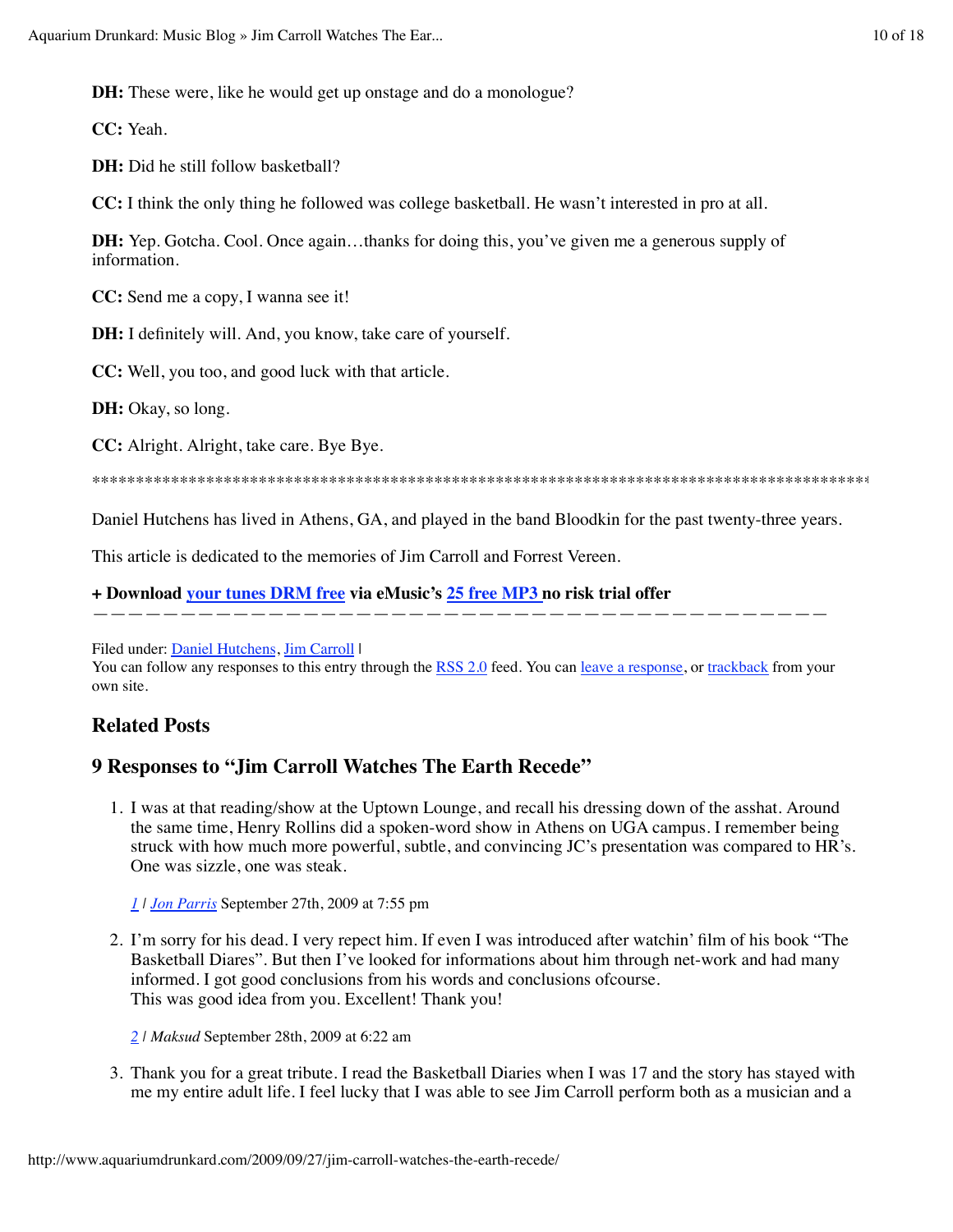poet, and I look forward to reading The Petting Zoo. The world lost someone incredibly talented and special on 9/11/09.

*3 | elorac* September 28th, 2009 at 6:28 am

That was an excellent article and interview. I appreciate reading that as I am still trying to come to 4. terms with the loss.

*4 | RubyAlison* September 28th, 2009 at 7:27 am

Unrelated, but what are your thoughts on Judee Sill. My brother just introduced me to her today, and 5. since you love the california scene I thought it would be cool to hear your thoughts.

*5 | Ryan* September 28th, 2009 at 8:05 am

6. I liked the BD's cos I grew up in NYC and got all the in-jokes and observations on teenage NYC life. In the '90's I wrote a very brief humor memoir column "The Bocceball Diaries" for my friend Robert Martin's 'zine "Pagan Place". Apparently it was shown to Jim via a mutual friend and he found it funny. Glad I put a smile on his face. Just had to share a very small example of things that were inspired by him. and here's a poem I sent to cassie's site: (thank you for letting me share)

ode to jim carroll

just sweet 60 and what a day to die sept. 11th 2009

shootin hoops dope hangin off a bus now this life transforms from us

i write your name in the dirt of inwood park the day i heard you went out of reach of us

another nyc streetkid alot like me sniffin carbona on the staten island ferry

just sweet 60 and what a day to die sept. 11th 2009

with love by seaman cummings

*6 | seaman and cummings* September 28th, 2009 at 10:31 am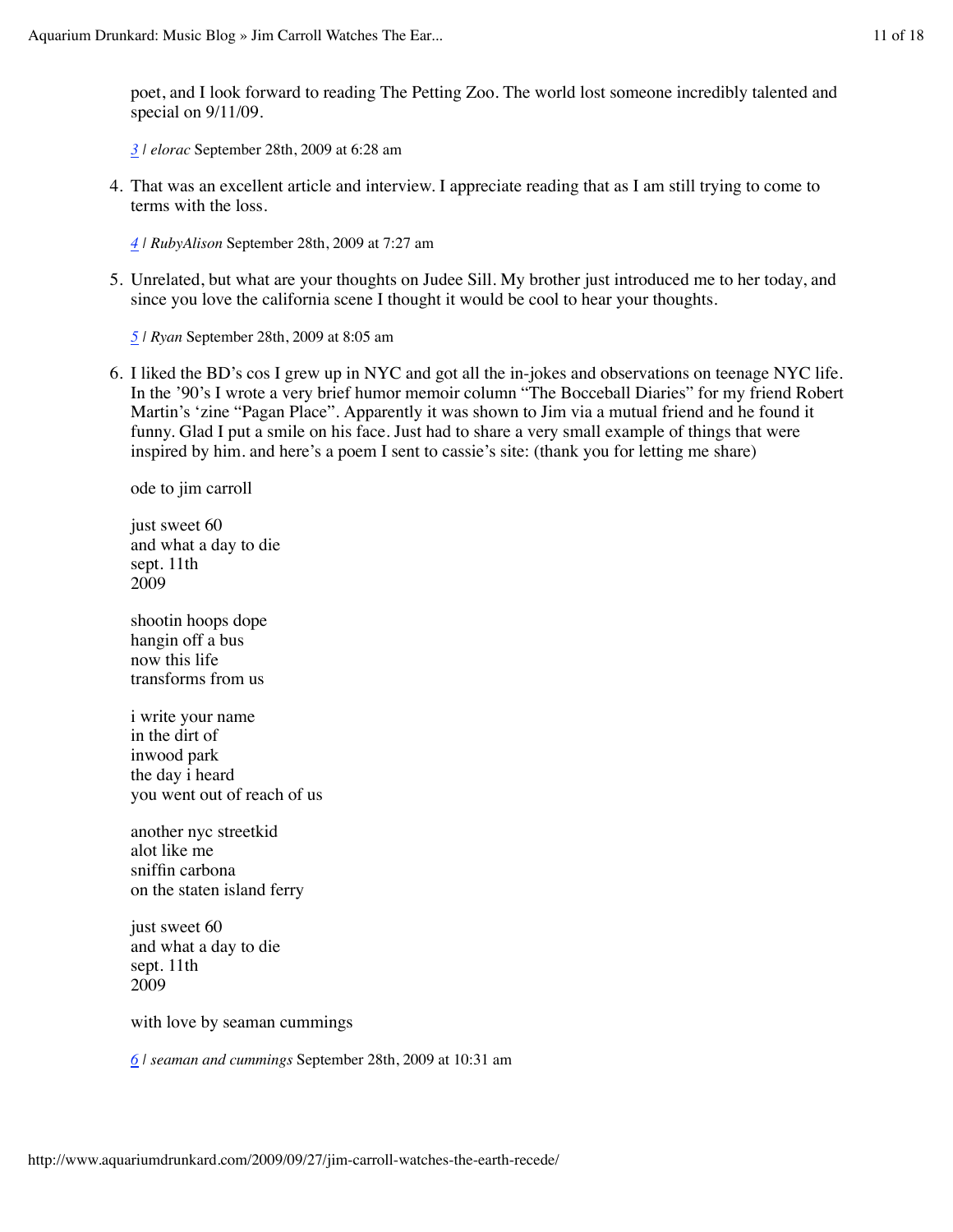7. great write-up. r.i.p.

*7 | theMike* September 28th, 2009 at 12:31 pm

8. I'm only just dealing with such a huge loss... I was just another nyc street kid, too. Strung out on heroin, Rock and Roll, the written word, and running. Always running Im standing still now, and traded addictions many times over. It will pass, my oh, so, well intentioned friends say. Unintentionally clueless and blindly cruel. "NO!" I try to say. NO NO NO!!!! It will never pass. That, my friends, is the point. Posterity, Legacy, no doubt. Dying, our grief for the one who is gone, its about fear. The fear that one day, we will be left, alone, with our memories. I don't worry much about that. No, not yet…

#### RIP JC.

I see you, y'know, And to paraphrase from the title song on a certain album, For one last time, I write your name Tonight. Tomorrow, who knows?

Jim Carroll 1949-2009 I love you, Jim. Doe

*8 | Doe Cavalere* September 28th, 2009 at 12:35 pm

9. I can't offer anything nearly as poignant as what's already been said. I simply recognize Carroll as one of those people who's influence was far beyond his name recognition. Music Junkie  $\omega$  Fusion 45

*9 | Fusion 45* September 28th, 2009 at 3:47 pm

### **Leave a Reply**

| Name (required)                         |
|-----------------------------------------|
| Mail (will not be published) (required) |
| Website                                 |

**XHTML:** You can use these tags:  $\langle a \text{ href} = \text{m} \rangle$  title="">  $\langle a \text{ hoff} \rangle$  about title="">  $\langle a \text{ hoff} \rangle$  the  $\langle b \rangle$   $\langle b \rangle$   $\langle b \rangle$   $\langle b \rangle$   $\langle b \rangle$   $\langle c \text{ hoff} \rangle$   $\langle b \rangle$ <cite> <code> <del datetime=""> <em> <i> <q cite=""> <strike> <strong>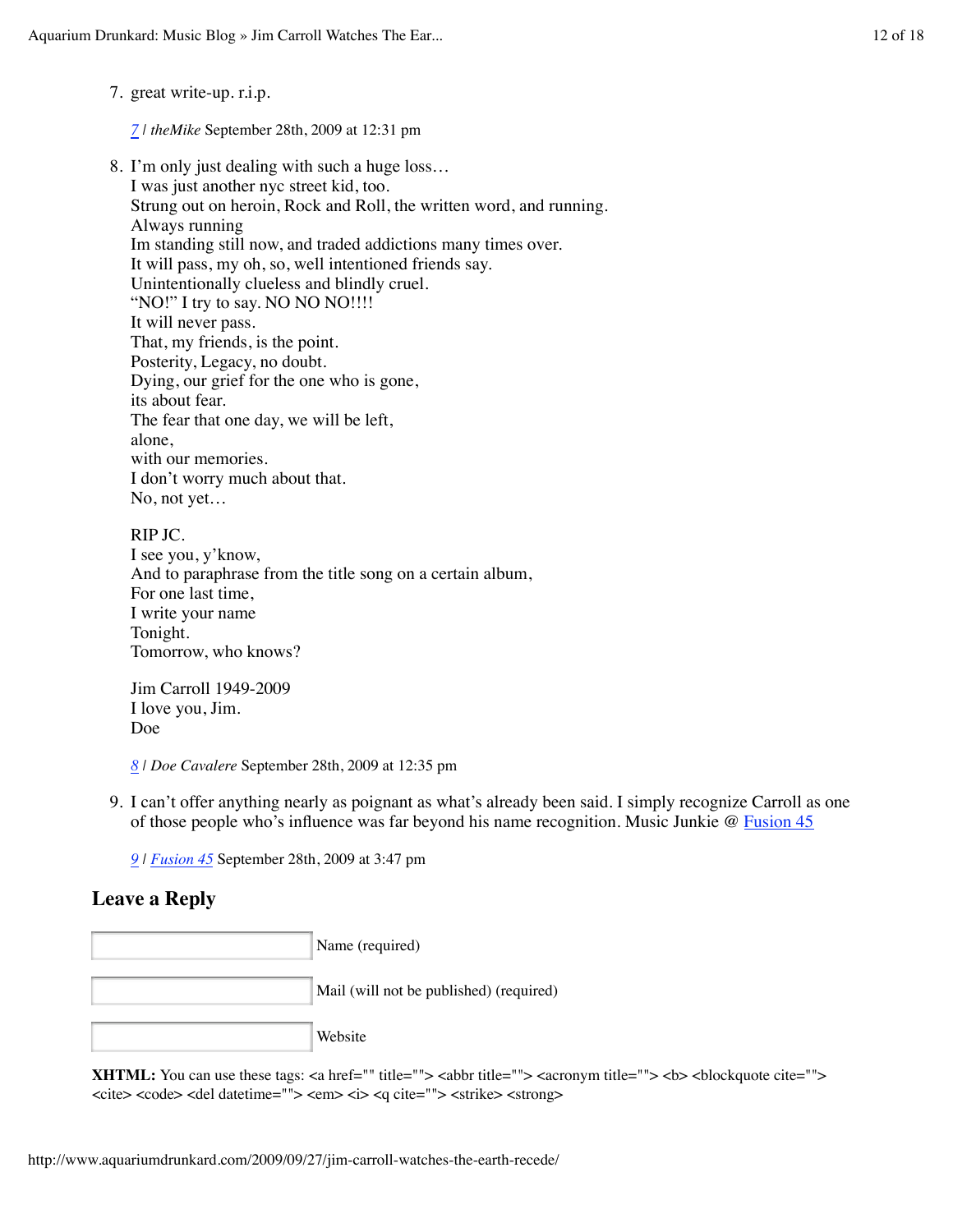### Submit



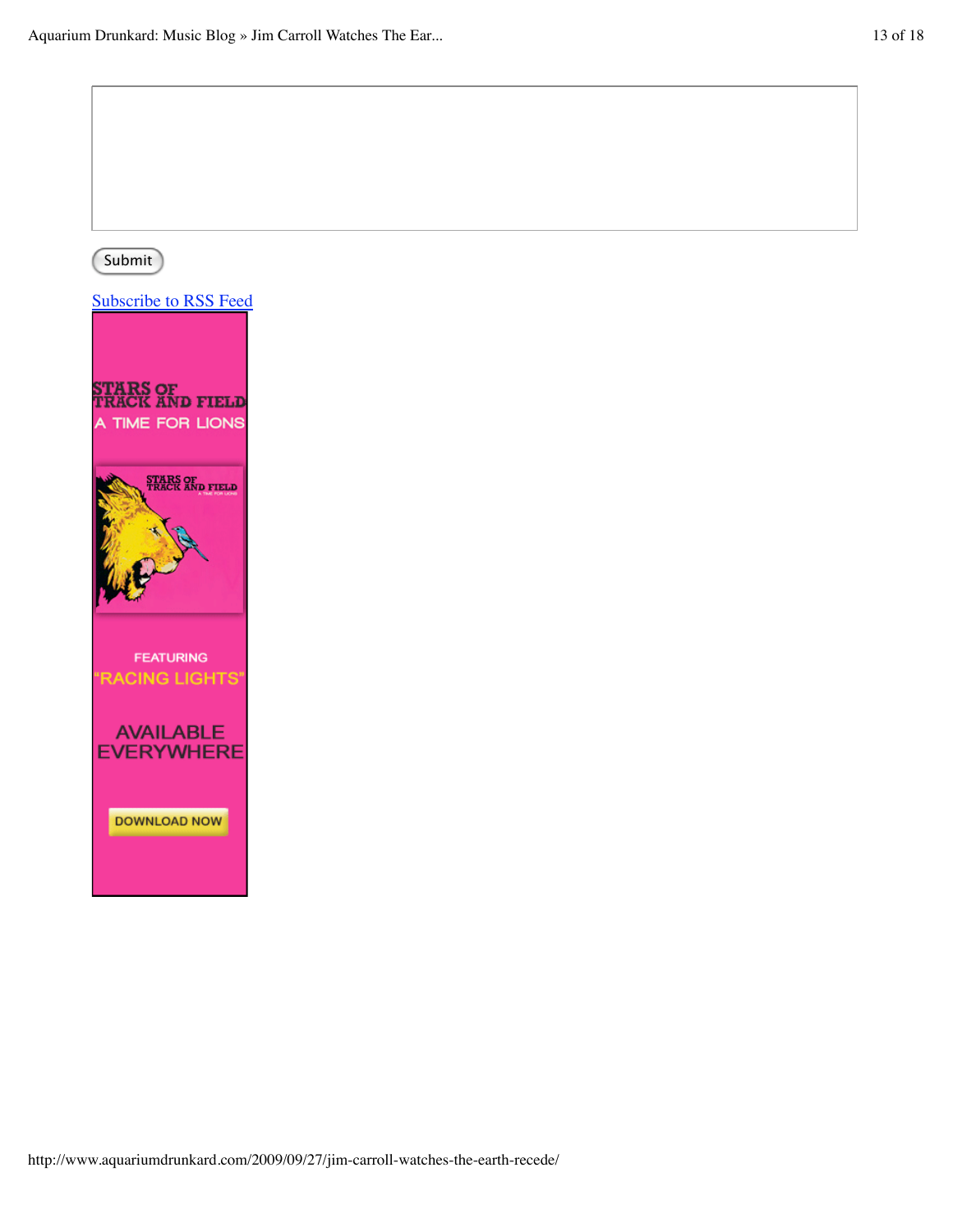



## **Archives**

- September 2009
- August 2009
- July 2009
- June 2009
- May 2009
- April 2009
- March 2009
- February 2009
- January 2009
- December 2008
- November 2008
- October 2008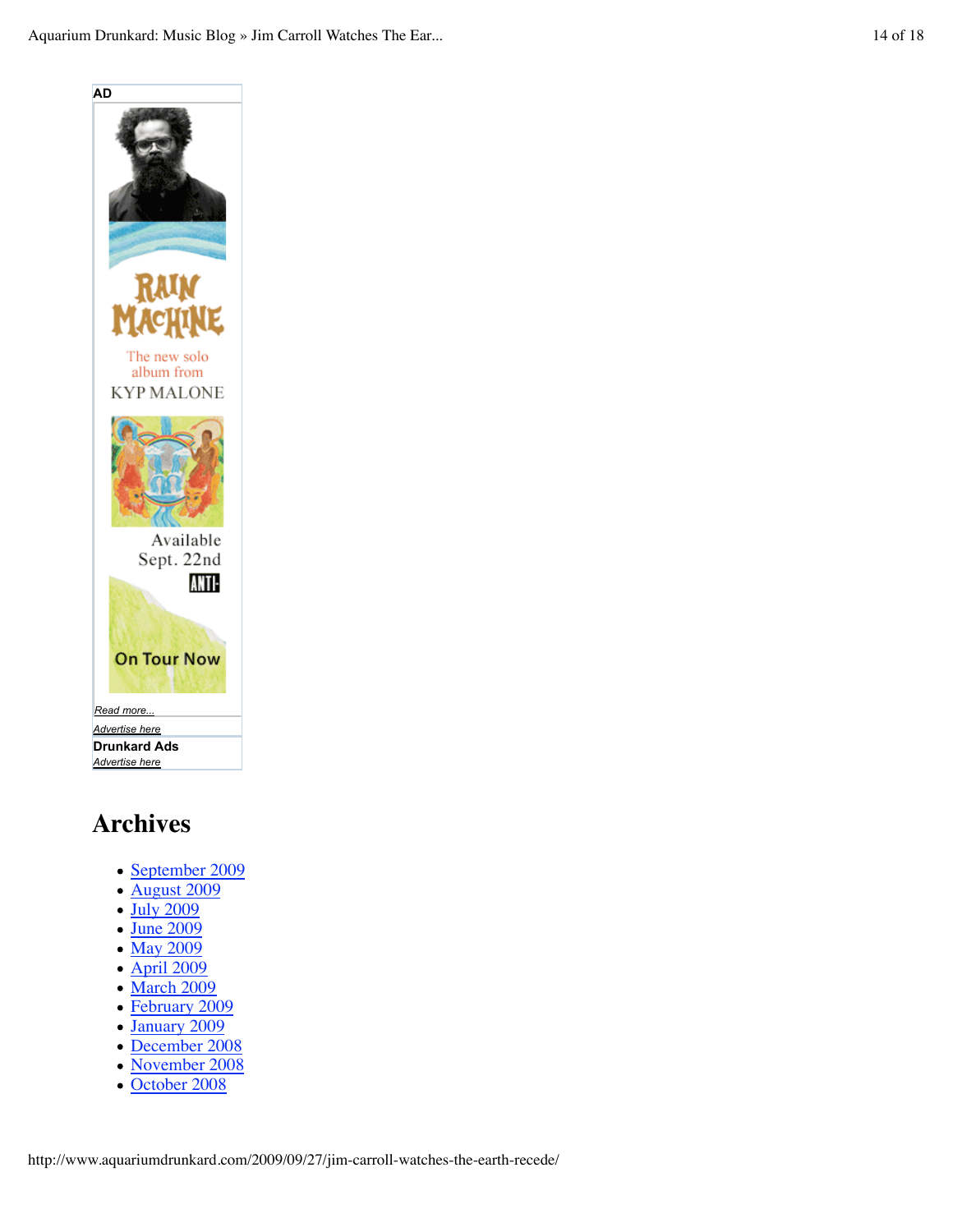- September 2008
- August 2008
- July 2008
- June 2008
- May 2008
- April 2008
- March 2008
- February 2008
- January 2008
- December 2007
- November 2007
- October 2007
- September 2007
- August 2007
- July 2007
- June 2007
- May 2007
- April 2007
- March 2007
- February 2007
- January 2007
- December 2006 November 2006
- October 2006
- September 2006
- **August 2006**
- July 2006
- June 2006
- May 2006
- April 2006
- March 2006
- February 2006
- January 2006
- December 2005
- November 2005
- October 2005
- September 2005
- August 2005
- July 2005
- June 2005

### **Townies**

- adios lounge
- autumn tone
- be the boy
- o berkeleyplace
- big rock candy mountain
- o brooklyn vegan
- buddyhead
- cable and tweed
- o captain's dead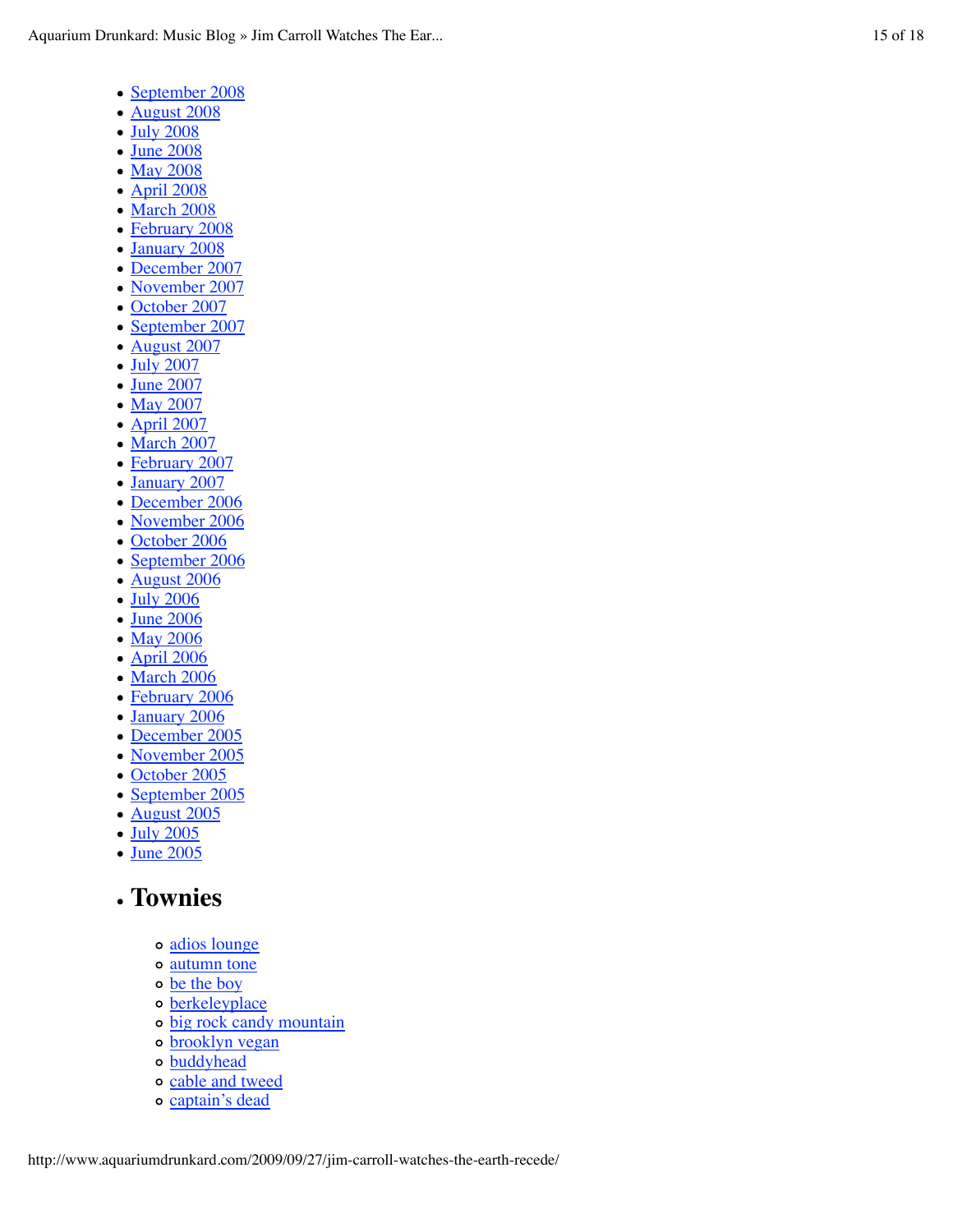- o catbird seat
- o chocolatebobka
- o chromewaves
- classicalgeektheatre
- o cold splinters
- o culturebully
- cystsfts
- daytrotter
- o deafindieelephants
- o decibel tolls
- diddy wah
- o each note secure ear farm
- 
- o evolving revolution
- fistfulayen
- o fluxblog
- o fuelfriends
- o funky 16 corners
- o future sounds
- o garage hangover
- o gorilla vs. bear
- o hero hill
- o home of the groove
- o *i* guess i'm floating
- o kevin bronson
- o kexp blog
- o kitsune noir
- l.a. underground
- la blogotheque
- la record
- large hearted boy
- laundromatinee
- little radio
- o lonesome music
- loudersoft
- marathonpacks
- motel de moka
- o music for robots
- musicforants
- muzzle of bees
- my old kentucky blog
- o out the other
- passion weiss
- o radio free silver lake
- o ravensingstheblues
- o rawkblog
- o rock insider
- o RSL
- o saidthegramophone
- o scatterbrain
- o scenestars
- o sixeyes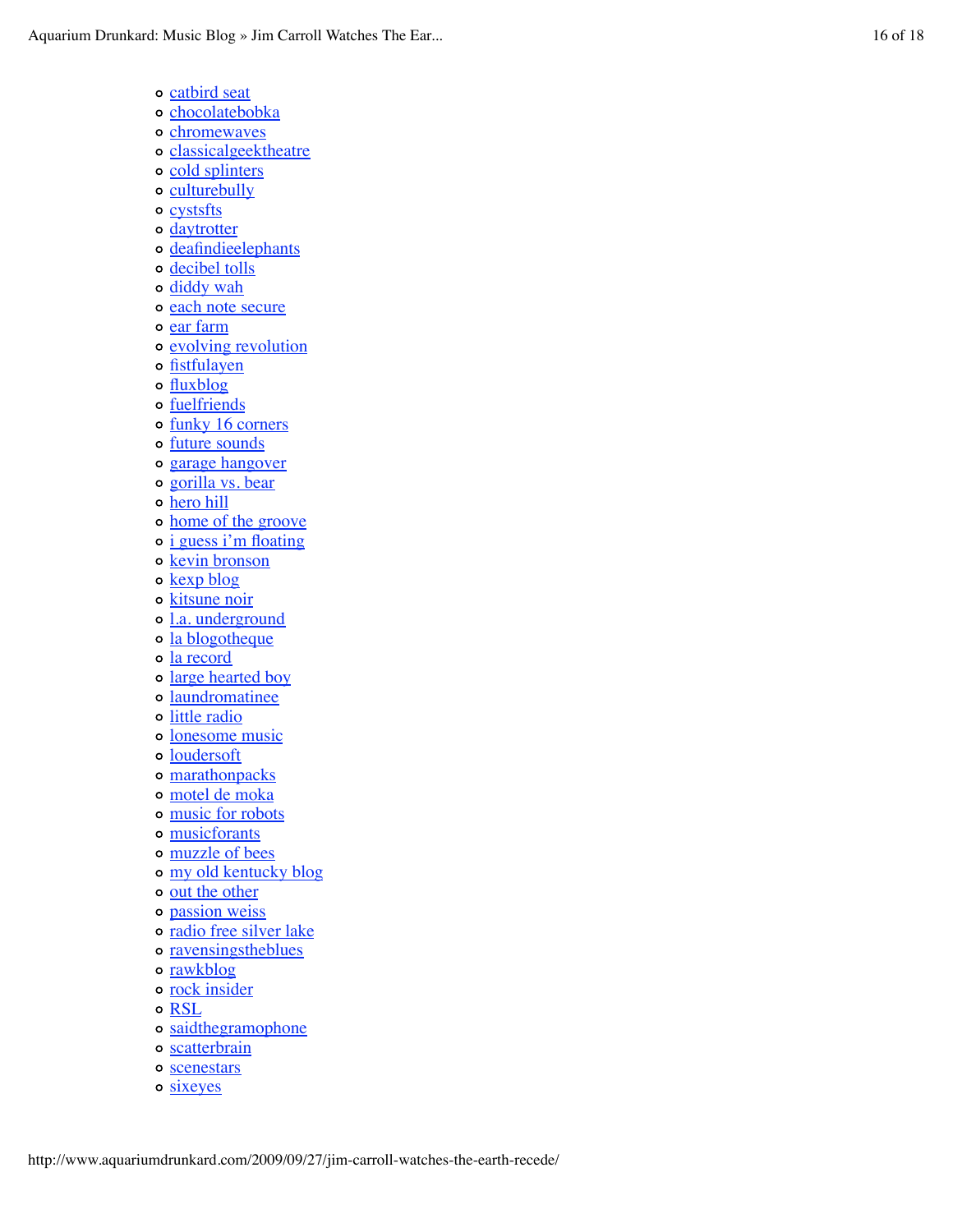- o so much silence
- some velvet blog
- songs: illinois
- o soul sides
- o southern shelter
- o stereogum
- o surfing on steam
- $\circ$  the fmly
- o the rising storm
- o the yellow stereo
- web in front
- when you awake
- woxy blog
- wqfs mayhem
- you ain't no picasso
- you set the scene
- o yours truly



# **SAVE**